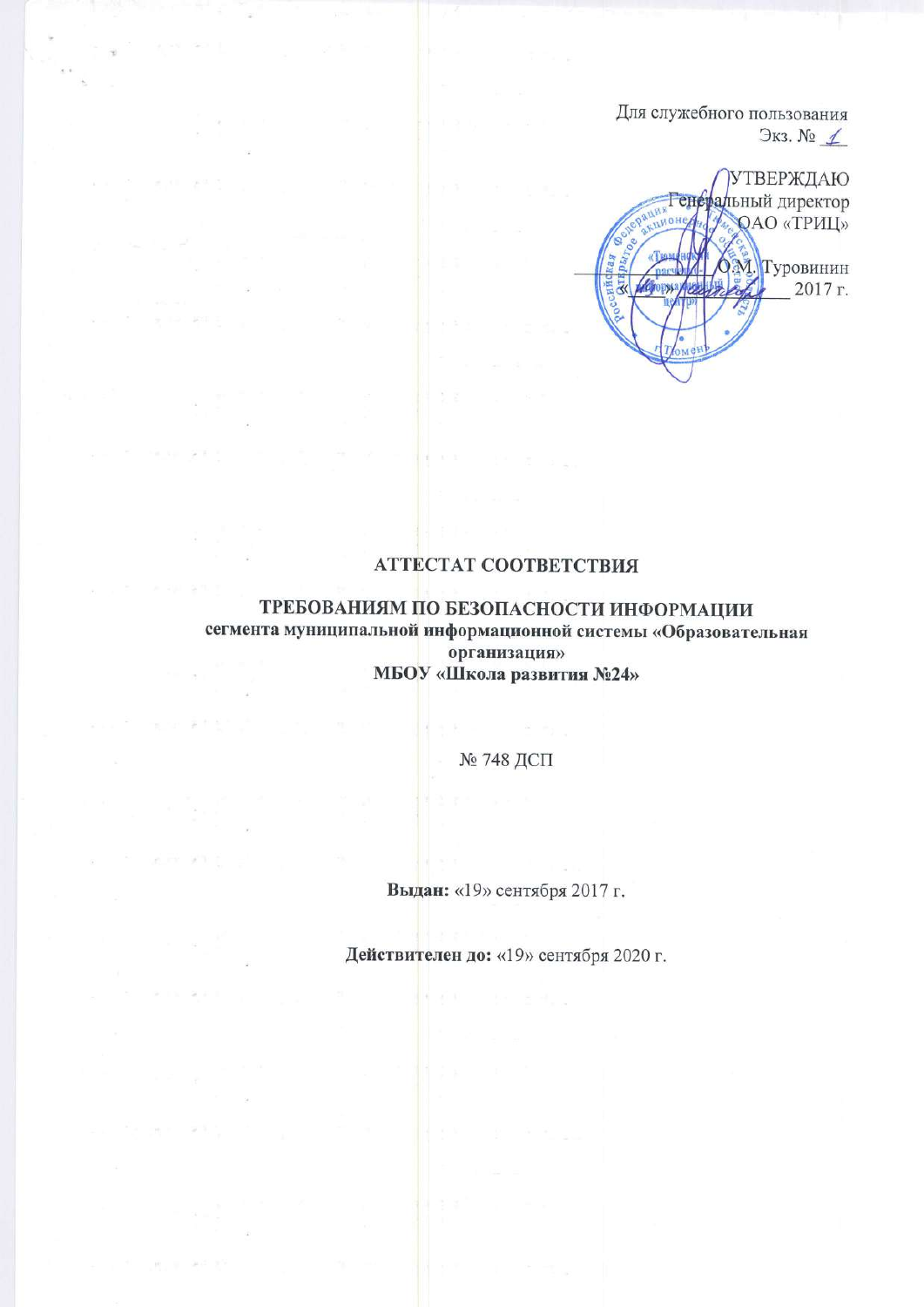Настоящим АТТЕСТАТОМ удостоверяется, что сегмент муниципальной 1. информационной системы «Образовательная организация» МБОУ «Школа развития №24» (далее - ИС) расположенный по адресам: 628311, Российская Федерация, Ханты-Мансийский автономный округ - Югра, г. Нефтеюганск, мкр. 13, здание 51 (помещения серверной и приемной); 628311, Российская Федерация, Ханты-Мансийский автономный округ - Югра, г. Нефтеюганск, мкр. 13, здание 46 (помещение приемной), соответствует требованиям нормативной документации по обеспечению 3-го класса защищенности ИС и 4 уровня защищенности персональных данных.

 $\overline{2}$ Состав комплекса технических и программных средств, используемых в целях защиты информации приведены в приложение к аттестату.

Организационная структура, нормативное и методическое обеспечение и техническая оснащенность ИС обеспечивают поддержание уровня защищенности информационной системы в процессе эксплуатации в соответствии с установленными требованиями.

Аттестация ИС выполнена в соответствии с «Программой и методиками  $4.$ аттестационных испытаний сегмента муниципальной информационной системы «Образовательная организация» МБОУ «Школа развития №24» № 745 ДСП, утвержденной генеральным директором ОАО «ТРИЦ» от 19.09.2017 г.

При эксплуатации информационной системы запрещается: 5.

подключать к ИС системы, не прошедшие процедуру оценки эффективности принятых мер по защите информации:

подключать ИС к внешним открытым каналам связи, в случаях сбоев или отключения средств межсетевого экранирования;

вносить изменения в конфигурацию, схемы, монтаж, и конструкцию ИС без согласования с лицами, ответственными по защите информации.

6. Контроль за эффективностью реализованных мер и продукцией, используемой в целях защиты информации, возлагается на Кривошееву Надежду Николаевну, заместителя директора по учебно-воспитательной работе - администратора информационной безопасности.

7. Результаты испытаний ИС приведены в «Заключении по результатам аттестационных испытаний сегмента муниципальной информационной системы «Образовательная организация» МБОУ «Школа развития №24» на соответствие требованиям по безопасности информации» № 746 ДСП от 19.09.2017 г. и в «Протоколе аттестационных испытаний сегмента муниципальной информационной системы «Образовательная организация» МБОУ «Школа развития №24» № 747 ДСП от 19.09.2017 Г.

8. Аттестат соответствия выдан на 3 года, в течение которых должна быть обеспечена неизменность условий функционирования ИС и технологии обработки защищаемой информации, способных повлиять на характеристики, указанные в п. 9.

Перечень характеристик, об изменениях которых требуется обязательно 9. извещать орган по аттестации:

- состав и условия размещения технических средств и систем;

- состав (комплектность) продукции, используемой в целях защиты информации, схема ее монтажа (параметры установки и настройки), способствующие снижению уровня защищенности информационной системы;

- характеристики систем (сигнализации, системы контроля и управления доступом, мер физической защиты) обеспечения эксплуатации информационной системы.

С.В. Павловский

Руководитель аттестационной комиссии « 19 » europe 2017 г.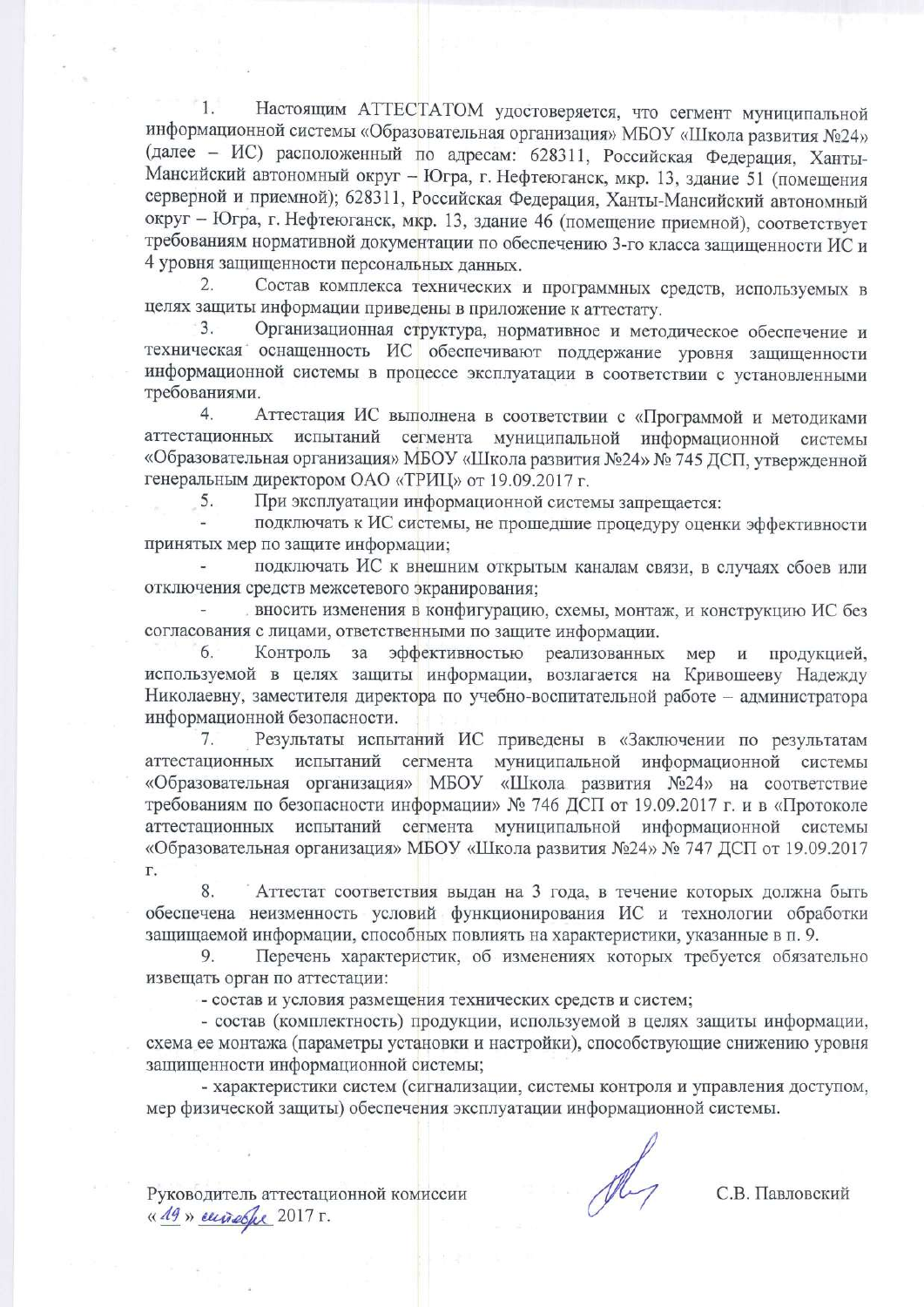## ПРИЛОЖЕНИЕ К АТТЕСТАТУ СООТВЕТСТВИЯ № 748 ДСП

| N <sub>2</sub><br><b>APM</b> | Тип ОТСС            | Модель                           | Заводской/s/n<br>Инвентарный № | Размещение                        | Примечание |  |  |
|------------------------------|---------------------|----------------------------------|--------------------------------|-----------------------------------|------------|--|--|
|                              | Монитор             | PacketBel                        | 106312000205                   | 628311, Ханты-                    |            |  |  |
| $N2$ 1                       | Системный блок      | 106312000341-7<br>Ocklick<br>6/H |                                | Мансийский                        |            |  |  |
|                              | Клавиатура          |                                  |                                | автономный округ                  |            |  |  |
|                              | Манипулятор<br>МЫШЬ | Mediana                          | 2112000948                     | – Югра, г.<br>Нефтеюганск, мкр.   | <b>APM</b> |  |  |
|                              | Принтер/МФУ         | HP                               | CNB9N5V04R                     | 13, здание 51,<br>приемная        |            |  |  |
|                              | Монитор             | <b>ASUS</b>                      | 101345000005                   | 628311, Ханты-                    |            |  |  |
|                              | Системный блок      |                                  | 101345000007                   | Мансийский                        |            |  |  |
|                              | Клавиатура          | Ocklick                          | KK180MBKX1ACX14298             | автономный округ                  |            |  |  |
| N <sub>2</sub>               | Манипулятор<br>МЫШЬ | Genius                           | X65327401212                   | $-$ Югра, г.<br>Нефтеюганск, мкр. | APM        |  |  |
|                              | Принтер/МФУ         | HP                               | 106312000342-3                 | 13, здание 46,<br>приемная        |            |  |  |
|                              | Монитор             | Samsung                          | Инв. 01800911                  | 628311, Ханты-                    |            |  |  |
| N <sub>2</sub>               | Сервер              |                                  | Инв. 01630015/2                | Мансийский                        |            |  |  |
|                              | Клавиатура          | <b>AQUARIUS</b>                  | SN. 0911006505046E             | автономный округ                  |            |  |  |
|                              | Манипулятор<br>МЫШЬ | <b>AQUARIUS</b>                  | SN. 080701707                  | – Югра, г.<br>Нефтеюганск, мкр.   | Сервер     |  |  |
|                              | ИБП                 | <b>AQUARIUS</b>                  | Инв.01800627                   | 13, здание 51,                    |            |  |  |
|                              | Монитор             | Samsung                          | Инв. 01800911                  | серверная                         |            |  |  |

## Таблица 1 - Состав технических средств и систем информационной системы

 $-16 - 16 = 16$ 

6,75,905.85

Таблица 2 - Состав продукции, используемой в целях защиты информации информационной системы

| No<br>Наименование<br>$\Pi/\Pi$ |                                    |                                                                                                                   |        | Сертификат ФСТЭК России |                                              | Сертификат ФСБ России |            |            |
|---------------------------------|------------------------------------|-------------------------------------------------------------------------------------------------------------------|--------|-------------------------|----------------------------------------------|-----------------------|------------|------------|
|                                 |                                    | Адрес                                                                                                             | Номер  | Дата до                 | Назначение                                   | Номер                 | Дата до    | Назначение |
| 1                               | <b>DALLAS</b><br>LOCK 8.0-K<br>送信日 | 628311, Ханты-<br>Мансийский<br>автономный округ-<br>Югра, г.<br>Нефтеюганск, мкр.<br>13, здание 51,<br>приемная  | 2720   | 25.09.2018              | СрЗИ от<br>НСД,<br>4НДВ,<br>5CBT,<br>4СКСМНИ |                       |            |            |
| $\overline{c}$                  | <b>DALLAS</b><br>LOCK 8.0-K        | 628311, Ханты-<br>Мансийский<br>автономный округ -<br>Югра, г.<br>Нефтеюганск, мкр.<br>13, здание 46,<br>приемная | 2720   | 25.09.2018              | СрЗИ от<br>НСД,<br>4НДВ,<br>5CBT.<br>4СКСМНИ |                       |            |            |
| 3                               | <b>DALLAS</b><br>LOCK 8.0-K        | 628311, Ханты-<br>Мансийский<br>автономный округ-<br>Югра, г.<br>Нефтеюганск, мкр.<br>13, здание 51,<br>серверная | 2720   | 25.09.2018              | СрЗИ от<br>НСД,<br>4НДВ,<br>5CBT,<br>4СКСМНИ |                       |            |            |
| $\overline{4}$                  | ViPNet Client<br>3.2 KC3           | 628311, Ханты-<br>Мансийский<br>автономный округ-<br>Югра, г.<br>Нефтеюганск, мкр.<br>13, здание 51,<br>приемная  | 1549/1 | 26.05.2019              | ЗНДВ,<br>3M <sup>3</sup>                     | $C\Phi/525$ -<br>2952 | 20.08.2018 | 4МЭ        |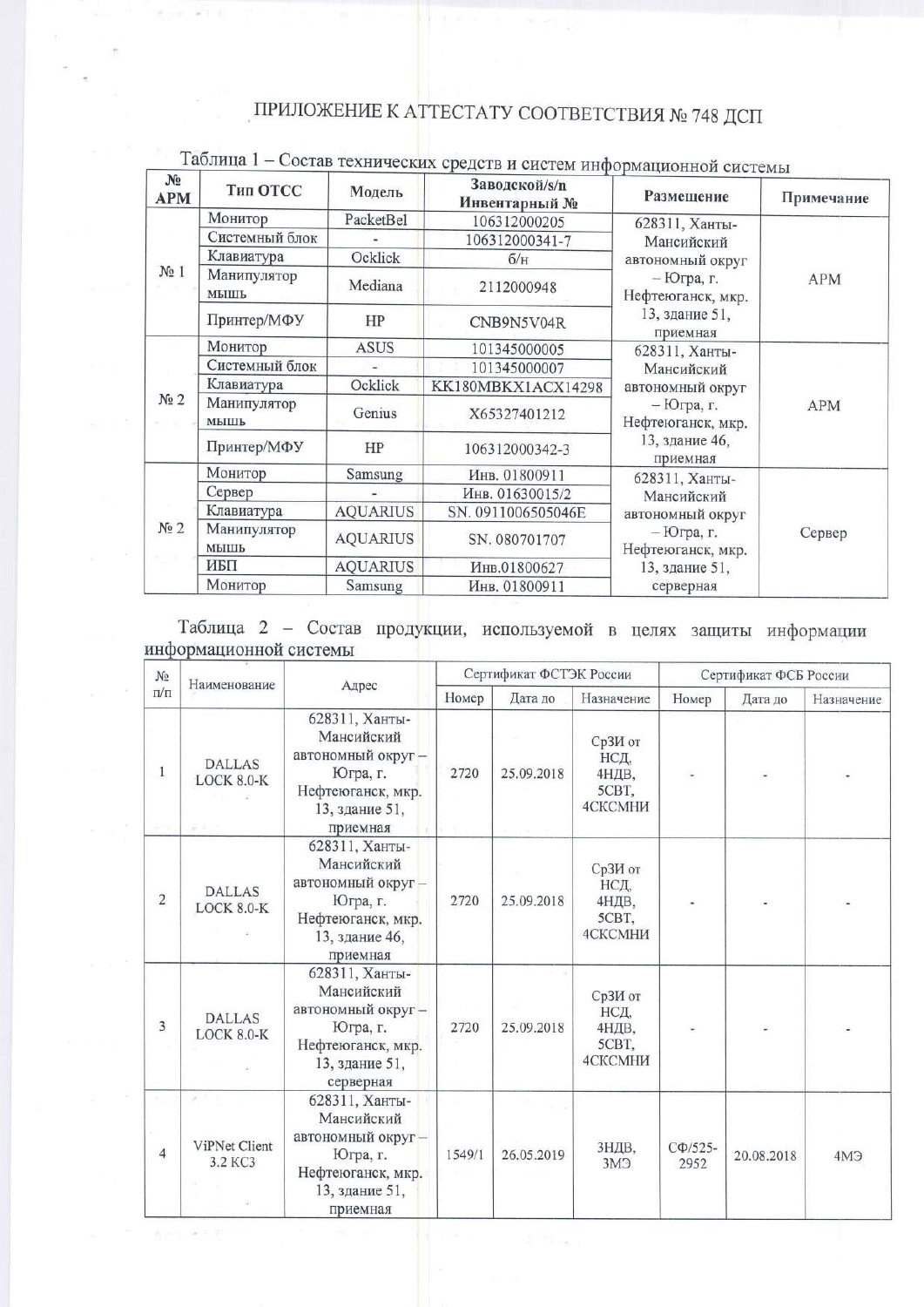| Адрес<br>$\Pi/\Pi$<br>Номер<br>Дата до<br>Назначение<br>Номер<br>Дата до<br>628311, Ханты-<br>Мансийский<br>автономный округ-<br>ViPNet Client<br>ЗНДВ,<br>$C\Phi/525-$<br>5<br>Югра, г.<br>1549/1<br>26.05.2019<br>20.08.2018<br>3.2 KC3<br>3M <sup>3</sup><br>2952<br>Нефтеюганск, мкр.<br>13, здание 46,<br>приемная<br>628311, Ханты-<br>$\frac{1}{2}$<br>Мансийский<br>автономный округ-<br>ViPNet Client<br>ЗНДВ,<br>$C\Phi/525$ -<br>6<br>Югра, г.<br>1549/1<br>26.05.2019<br>20.08.2018<br>3.2 KC3<br>3M <sup>3</sup><br>2952<br>Нефтеюганск, мкр.<br>13, здание 51,<br>серверная<br>628311, Ханты-<br>Мансийский<br>автономный округ-<br>$\Pi$ AK<br>$\overline{7}$<br>Югра, г.<br>1967<br>07.12.2018<br>ТСДЗ<br>«Соболь» 3.0<br>Нефтеюганск, мкр.<br>13, здание 51,<br>приемная<br>628311, Ханты-<br>Мансийский<br>автономный округ-<br><b>TIAK</b><br>$\,$ 8 $\,$<br>Югра, г.<br>1967<br>07.12.2018<br>ТСДЗ<br>«Соболь» 3.0<br>Нефтеюганск, мкр.<br>13, здание 46,<br>приемная<br>628311, Ханты-<br>Мансийский<br>автономный округ-<br>ПАК<br>9<br>ТСДЗ<br>Югра, г.<br>1967<br>07.12.2018<br>«Соболь» 3.0<br>Нефтеюганск, мкр.<br>13, здание 51,<br>серверная<br>628311, Ханты-<br>Мансийский<br>Kaspersky<br>автономный округ-<br>Endpoint<br>CAB <sub>3</sub><br>Югра, г.<br>3025<br>25.11.2019<br>10<br>Security 10<br>Нефтеюганск, мкр.<br>для Windows<br>RU<br>13, здание 51,<br>приемная<br>628311, Ханты-<br>Мансийский<br>Kaspersky<br>автономный округ -<br>Endpoint<br>CAB <sub>3</sub><br>3025<br>25.11.2019<br>11<br>Югра, г.<br>Security 10<br>Нефтеюганск, мкр.<br>для Windows<br>13, здание 46,<br>приемная<br>628311, Ханты-<br>Мансийский<br>Kaspersky<br>автономный округ -<br>Endpoint<br>3025<br>25.11.2019<br>CAB <sub>3</sub><br>12<br>Югра, г.<br>Security 10 | $N_2$<br>Наименование |  |                   | Сертификат ФСТЭК России |  |  | Сертификат ФСБ России |  |                 |
|-------------------------------------------------------------------------------------------------------------------------------------------------------------------------------------------------------------------------------------------------------------------------------------------------------------------------------------------------------------------------------------------------------------------------------------------------------------------------------------------------------------------------------------------------------------------------------------------------------------------------------------------------------------------------------------------------------------------------------------------------------------------------------------------------------------------------------------------------------------------------------------------------------------------------------------------------------------------------------------------------------------------------------------------------------------------------------------------------------------------------------------------------------------------------------------------------------------------------------------------------------------------------------------------------------------------------------------------------------------------------------------------------------------------------------------------------------------------------------------------------------------------------------------------------------------------------------------------------------------------------------------------------------------------------------------------------------------------------------------------------------------------------------------------------|-----------------------|--|-------------------|-------------------------|--|--|-----------------------|--|-----------------|
|                                                                                                                                                                                                                                                                                                                                                                                                                                                                                                                                                                                                                                                                                                                                                                                                                                                                                                                                                                                                                                                                                                                                                                                                                                                                                                                                                                                                                                                                                                                                                                                                                                                                                                                                                                                                 |                       |  |                   |                         |  |  |                       |  | Назначение      |
|                                                                                                                                                                                                                                                                                                                                                                                                                                                                                                                                                                                                                                                                                                                                                                                                                                                                                                                                                                                                                                                                                                                                                                                                                                                                                                                                                                                                                                                                                                                                                                                                                                                                                                                                                                                                 |                       |  |                   |                         |  |  |                       |  | 4M <sup>3</sup> |
|                                                                                                                                                                                                                                                                                                                                                                                                                                                                                                                                                                                                                                                                                                                                                                                                                                                                                                                                                                                                                                                                                                                                                                                                                                                                                                                                                                                                                                                                                                                                                                                                                                                                                                                                                                                                 |                       |  |                   |                         |  |  |                       |  | AM <sup>3</sup> |
|                                                                                                                                                                                                                                                                                                                                                                                                                                                                                                                                                                                                                                                                                                                                                                                                                                                                                                                                                                                                                                                                                                                                                                                                                                                                                                                                                                                                                                                                                                                                                                                                                                                                                                                                                                                                 |                       |  |                   |                         |  |  |                       |  |                 |
|                                                                                                                                                                                                                                                                                                                                                                                                                                                                                                                                                                                                                                                                                                                                                                                                                                                                                                                                                                                                                                                                                                                                                                                                                                                                                                                                                                                                                                                                                                                                                                                                                                                                                                                                                                                                 |                       |  |                   |                         |  |  |                       |  |                 |
|                                                                                                                                                                                                                                                                                                                                                                                                                                                                                                                                                                                                                                                                                                                                                                                                                                                                                                                                                                                                                                                                                                                                                                                                                                                                                                                                                                                                                                                                                                                                                                                                                                                                                                                                                                                                 |                       |  |                   |                         |  |  |                       |  |                 |
|                                                                                                                                                                                                                                                                                                                                                                                                                                                                                                                                                                                                                                                                                                                                                                                                                                                                                                                                                                                                                                                                                                                                                                                                                                                                                                                                                                                                                                                                                                                                                                                                                                                                                                                                                                                                 |                       |  |                   |                         |  |  |                       |  |                 |
|                                                                                                                                                                                                                                                                                                                                                                                                                                                                                                                                                                                                                                                                                                                                                                                                                                                                                                                                                                                                                                                                                                                                                                                                                                                                                                                                                                                                                                                                                                                                                                                                                                                                                                                                                                                                 |                       |  |                   |                         |  |  |                       |  |                 |
| для Windows<br>13, здание 51,<br>серверная                                                                                                                                                                                                                                                                                                                                                                                                                                                                                                                                                                                                                                                                                                                                                                                                                                                                                                                                                                                                                                                                                                                                                                                                                                                                                                                                                                                                                                                                                                                                                                                                                                                                                                                                                      |                       |  | Нефтеюганск, мкр. |                         |  |  |                       |  |                 |

 $\frac{1}{2}$ 

 $\frac{1}{2}$ 

 $\mathbf{v} \rightarrow \mathbf{F}$  , is set  $\mathbf{F}$  , is

 $\mathcal{R}^{\mathcal{C}}$